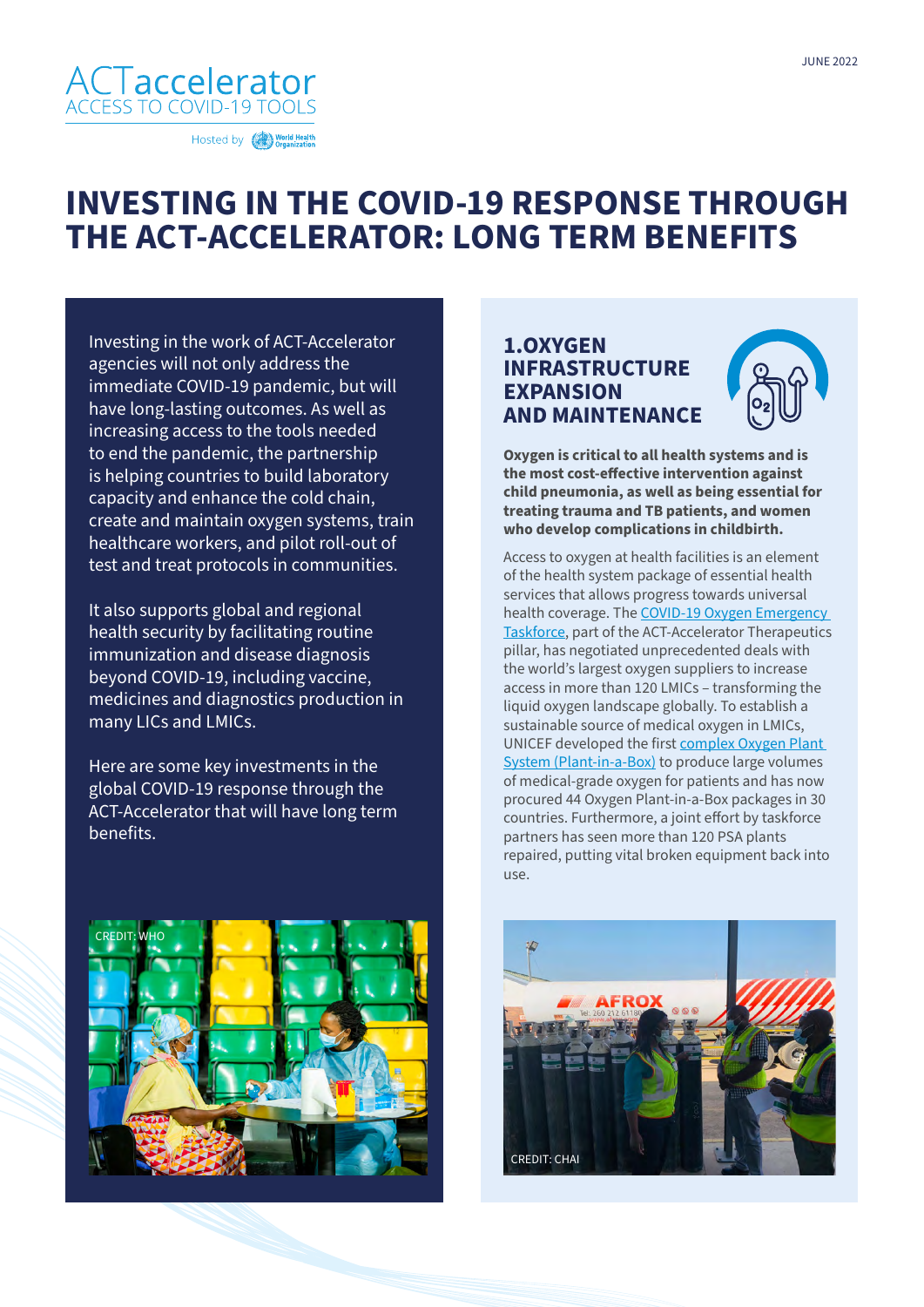### **2. BUILDING COLD CHAIN CAPACITY**



**Improving cold chain capacity expands the range of vaccines and treatments that countries can use to treat COVID-19 patients and beyond, and extends access to more facilities, supporting universal health coverage.**

The vaccines pillar has provided more than US\$ 51.5m to close [cold chain capacity](https://www.unicef.org/nepal/stories/keeping-vaccines-cold) gaps in 74 countries with refrigerators, freezers, cold rooms and passive devices. In addition, COVAX has supported the installation of 174 Ultra Low Temperature (ULT) cold chain devices in 19 countries and a further 68 ULTs are in the process of being installed in 10 additional countries. This is helping to scale-up and scale-out vaccine manufacturing, especially in underserved geographies. Further complementary investment in the maintenance of this infrastructure is required to ensure sustainability. This will not only facilitate access to urgently needed COVID-19 vaccines in the medium term, but with additional investment in maintenance and sustainability, it will also build the foundations to enable access to other vaccines in the future.



# **4. BUILDING SURVEILLANCE SYSTEMS**



#### **Extending surveillance systems and integrating them into routine surveillance and information systems supports universal health coverage and health systems strengthening.**

In India, FIND partnered with the Institute of Genomics and Integrated Biology (CSIR-IGIB) to decentralize genomic surveillance of SARS-CoV-2, down to the district level, by setting up "[MicroLabs](https://www.act-a.org/diagnostics)" that enable sequencing, analysis and interpretation of sequencing data with minimal turnaround time in places with limited infrastructure. The ACT-Accelerator helped build the capacity to expand the use of next-generation sequencing for genomic surveillance in Southern Africa, which enabled the early detection of the Omicron variant. Building sequencing capacity improves outbreak response and bolsters both short- and long-term pandemic preparedness and global health security.

# **3. HEALTH WORKFORCE STRENGTHENING**



**The ACT-Accelerator has facilitated training of hundreds of thousands of health workers, upskilling current members of the workforce and training new ones. This includes frontline workers, as well as specialists in stock management, digital technologies, data management and finance.**

In [Ethiopia](https://www.act-a.org/_files/ugd/903f44_d43421f6fcee4918b2516dd97c488b0b.pdf), 5,000 surge workers brought in to address the pandemic will now stay on to support with other primary healthcare activities and strengthen overall capacities. Building stronger public health systems with adequately trained and resourced staff is fundamental to ensuring greater pandemic preparedness in the future.